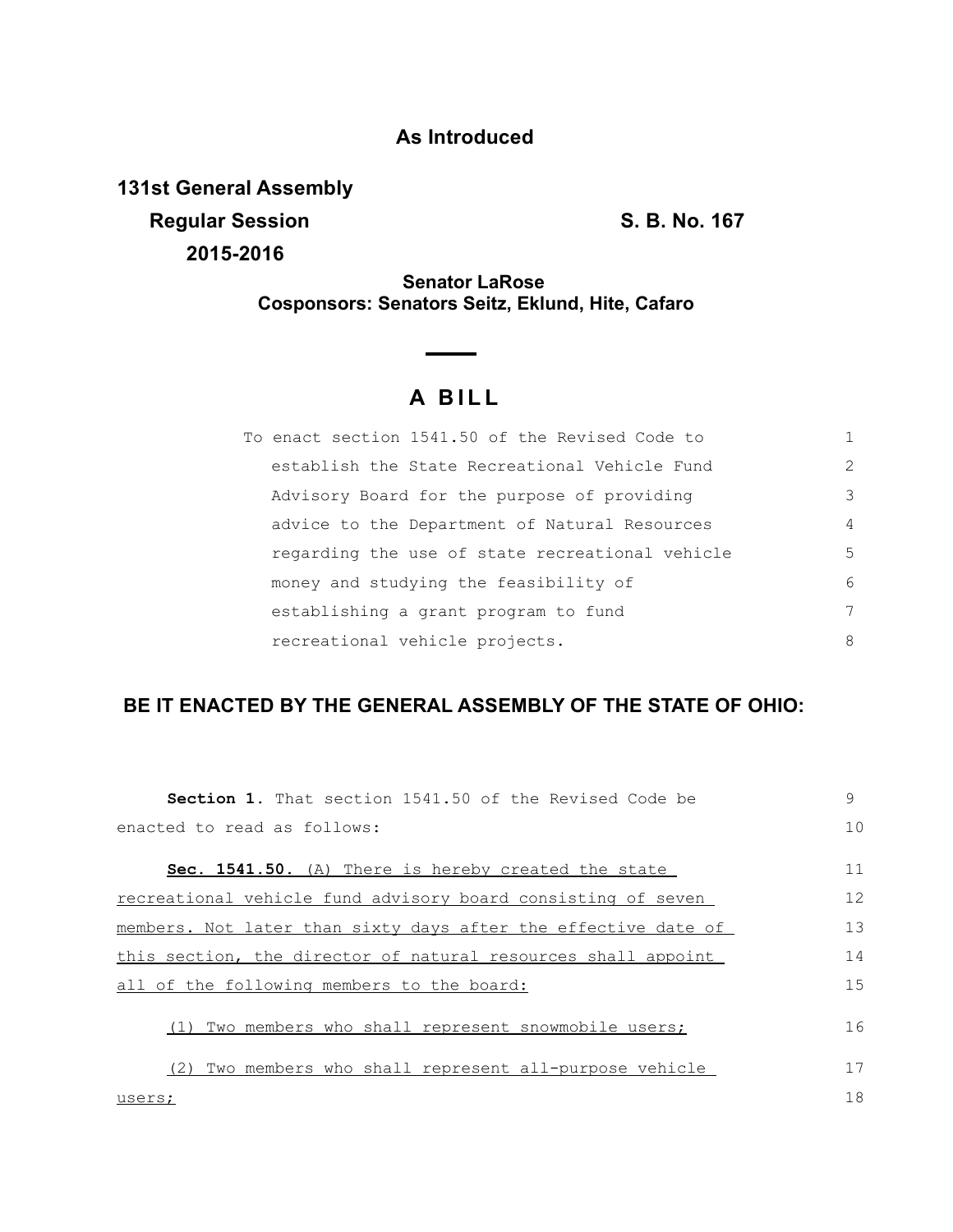| (3) Two members who shall represent off-highway motorcycle       | 19 |
|------------------------------------------------------------------|----|
| users;                                                           | 20 |
| (4) One member who shall represent power sport dealers.          | 21 |
| Of the initial appointments to the board, two shall serve        | 22 |
| for a one-year term, two shall serve for a two-year term, and    | 23 |
| three shall serve for a three-year term. Thereafter, terms of    | 24 |
| office shall be for three years, with each term ending on the    | 25 |
| same day of the same month as did the term that it succeeds.     | 26 |
| Each member shall hold office from the date of appointment until | 27 |
| the end of the term for which the member was appointed.          | 28 |
| (B) After the initial appointments, the director of              | 29 |
| natural resources shall appoint members of the board in          | 30 |
| <u>consultation with the following:</u>                          | 31 |
| (1) A list of candidates provided by a recognized                | 32 |
| statewide organization representing snowmobile users if the      | 33 |
| member being appointed will replace a member who represents      | 34 |
| snowmobile users;                                                | 35 |
| (2) A list of candidates provided by a recognized                | 36 |
| statewide organization representing all-purpose vehicle users if | 37 |
| the member being appointed will replace a member who represents  | 38 |
| <u>all-purpose vehicle users;</u>                                | 39 |
| (3) A list of candidates provided by a recognized                | 40 |
| statewide organization representing off-highway motorcycle users | 41 |
| if the member being appointed will replace a member who          | 42 |
| represents off-highway motorcycle users;                         | 43 |
| (4) A list of candidates provided by a recognized                | 44 |
| statewide organization representing power sport dealers if the   | 45 |
| member being appointed will replace the member who represents    | 46 |
| power sport dealers.                                             | 47 |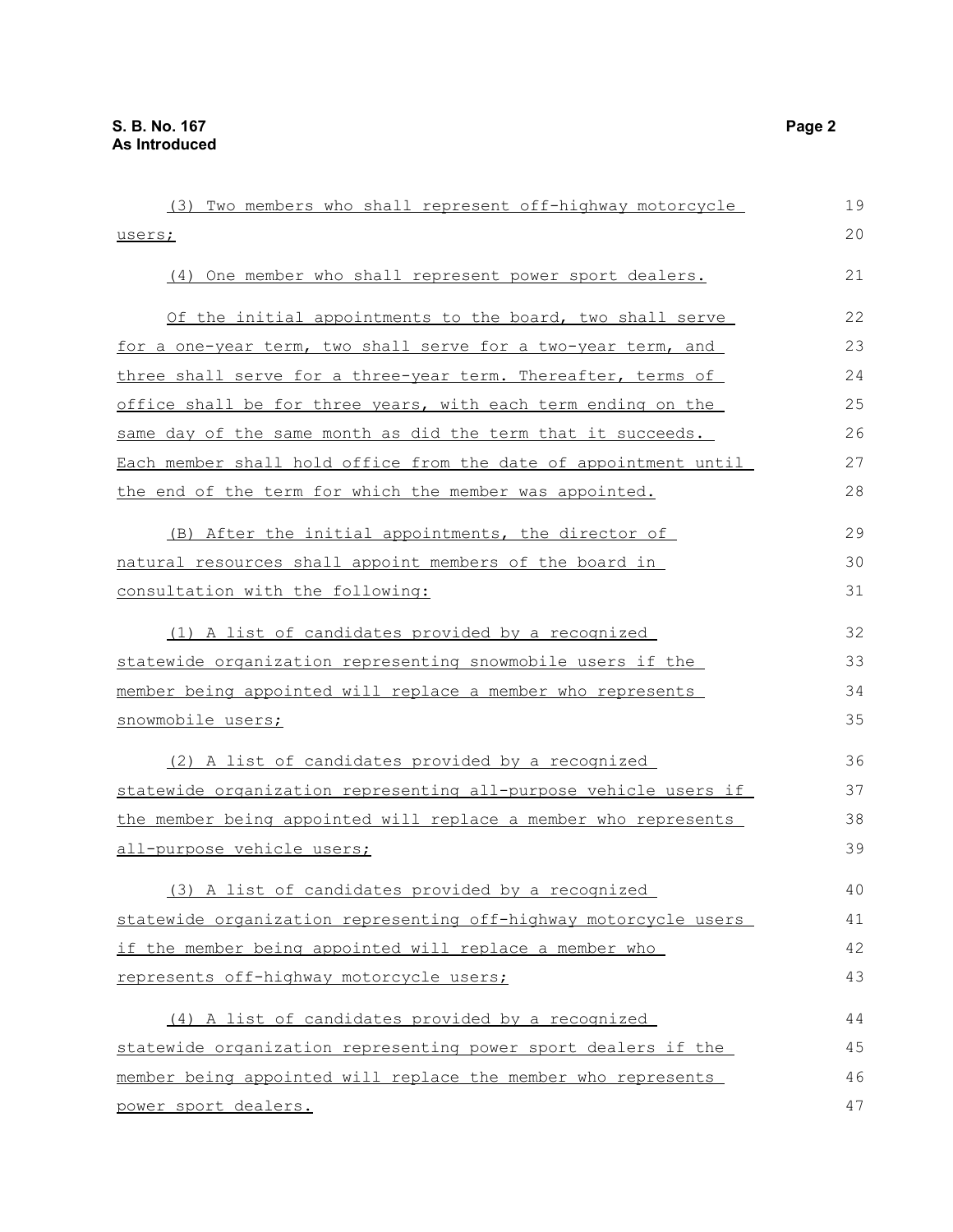| Two weeks prior to the expiration of a member's term of               | 48 |
|-----------------------------------------------------------------------|----|
| office, or as soon as possible prior to or after a vacancy on         | 49 |
| the board, an applicable organization shall submit a list of          | 50 |
| candidates for the position.                                          | 51 |
| (C) Members may be reappointed. Any member appointed to               | 52 |
| fill a vacancy occurring prior to the expiration date of the          | 53 |
| term for which the member was appointed shall serve for the           | 54 |
| remainder of that term. A member shall continue to serve              | 55 |
| subsequent to the expiration date of the member's term until the      | 56 |
| member's successor takes office or until a period of sixty days       | 57 |
| has elapsed, whichever occurs first.                                  | 58 |
| (D) Serving as a member of the board does not constitute              | 59 |
| holding a public office or position of employment under the laws      | 60 |
| of this state and does not constitute grounds for removal of          | 61 |
| public officers or employees from their offices or positions of       | 62 |
| employment.                                                           | 63 |
| (E) A board member shall be reimbursed for actual and                 | 64 |
| necessary expenses incurred in the discharge of duties as a           | 65 |
| board member.                                                         | 66 |
| (F) The state recreational vehicle fund advisory board                | 67 |
| shall provide advice to the department of natural resources           | 68 |
| regarding the use of state recreational vehicle fund money. The       | 69 |
| <u>board also shall study the feasibility of establishing a grant</u> | 70 |
| program to fund recreational vehicle projects on both public and      | 71 |
| private lands. Not later than one year after the effective date       | 72 |
| of this section, the board shall issue a report of its findings       | 73 |
| and recommendations to the director of natural resources, the         | 74 |
| president and minority leader of the senate, the speaker and          | 75 |
| minority leader of the house of representatives, and the              | 76 |
| chairperson and the ranking minority member of the committee of       | 77 |